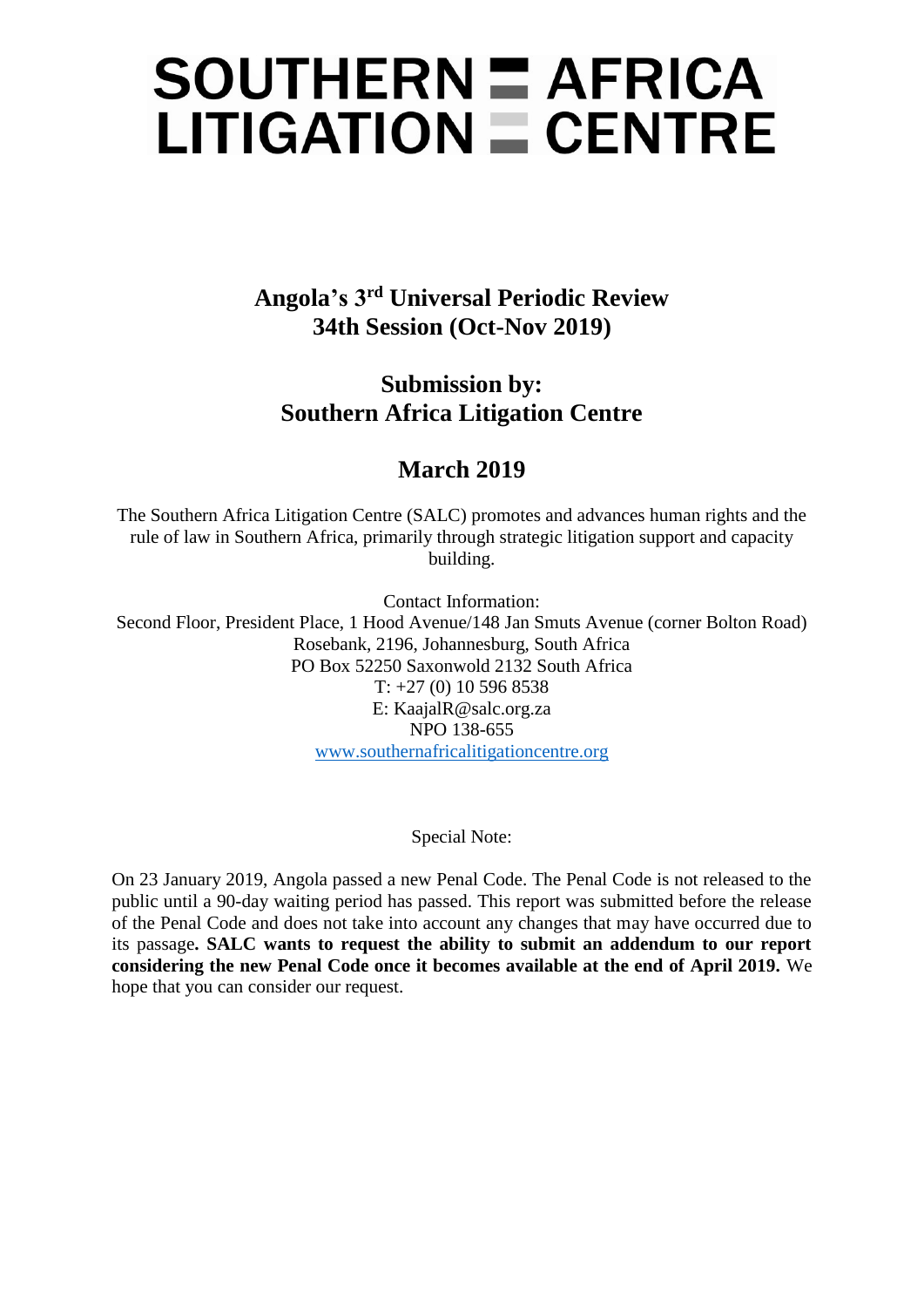# **Introduction**

1. This report has been prepared by the Southern Africa Litigation Centre (SALC). The issues included in the report were raised during a regional summit hosted by SALC from 14-16 November 2018: Southern Africa Human Rights Defenders Summit - Reflecting on Closing Civic Spaces and its Impact on Marginalised Groups in Southern Africa. The issues are organised thematically, with recommendations following each section.

# **Freedom of Expression**

- 2. During Angola's second UPR cycle which was considered on 30 October 2014 and reported in A/HRC/28/11, many of the recommendations concerned freedom of expression and opinion, especially in regard to the press and human rights defenders.
- 3. Angola supported Recommendations 134.165 (Zimbabwe), 134.166 (Djibouti), and 134.175 (Morocco) which called on Angola to integrate and encourage human rights in schools and curricula. Angola also supported Recommendations 134.56 (Viet Nam), 134.57 (Egypt), and 134.64 (Senegal) which called on Angola to train public servants and enforcement officers in the field of human rights, including involvement from Angolan civil society.
- 4. Angola also supported Recommendations 134.123 (Belgium), 134.124 (Slovenia), 134.125 (Canada), 134.126 (Czech Republic), 134.127 (France), 134.129 (Senegal), and 134.130 (Sweden) which called on the government to fully protect and respect freedom of expression, opinion, association and peaceful assembly and to take the necessary measures to create a safe and favourable environment for civil society by respecting the human rights of all individuals. However, it did not support the related Recommendations 135.30 (Estonia), 135.21 (USA), 135.32 (Sweden), 135.33 (Norway), and 135.34 (Australia) which called specifically for the decriminalisation of defamation and other press offences and for Angola to ensure that journalists and human rights defenders are not intimidated.
- 5. Despite its commitment to create a favourable environment for the exercise of free expression and opinion, Angola continues to pass new limiting legislative frameworks and the police continue to arrest and abuse human rights defenders and journalists.
- 6. On 18 November 2016, Angola passed a suite of five bills which it referred to as the Social Communication Legislative Package (Pacote legislativo da comunicação social). Under the Angolan Press Law, Act No. 1 of 2017, which was part of this package journalists must register; failure to register can lead to fines or suspension of activities. Furthermore, the Act criminalises the publication of text or images which are "offensive to individuals". The law also gives the Ministry of Social Communication authority to oversee the editorial decisions of newspapers and other press.
- 7. Other criminal offences also limit freedom of expression. Angola continues to criminalise defamation. Furthemore, it is also a crime to insult any public officer or to spread false news. The crime of sedition also remains in the Penal Code. These laws remain on the books and are relied on in practice as well.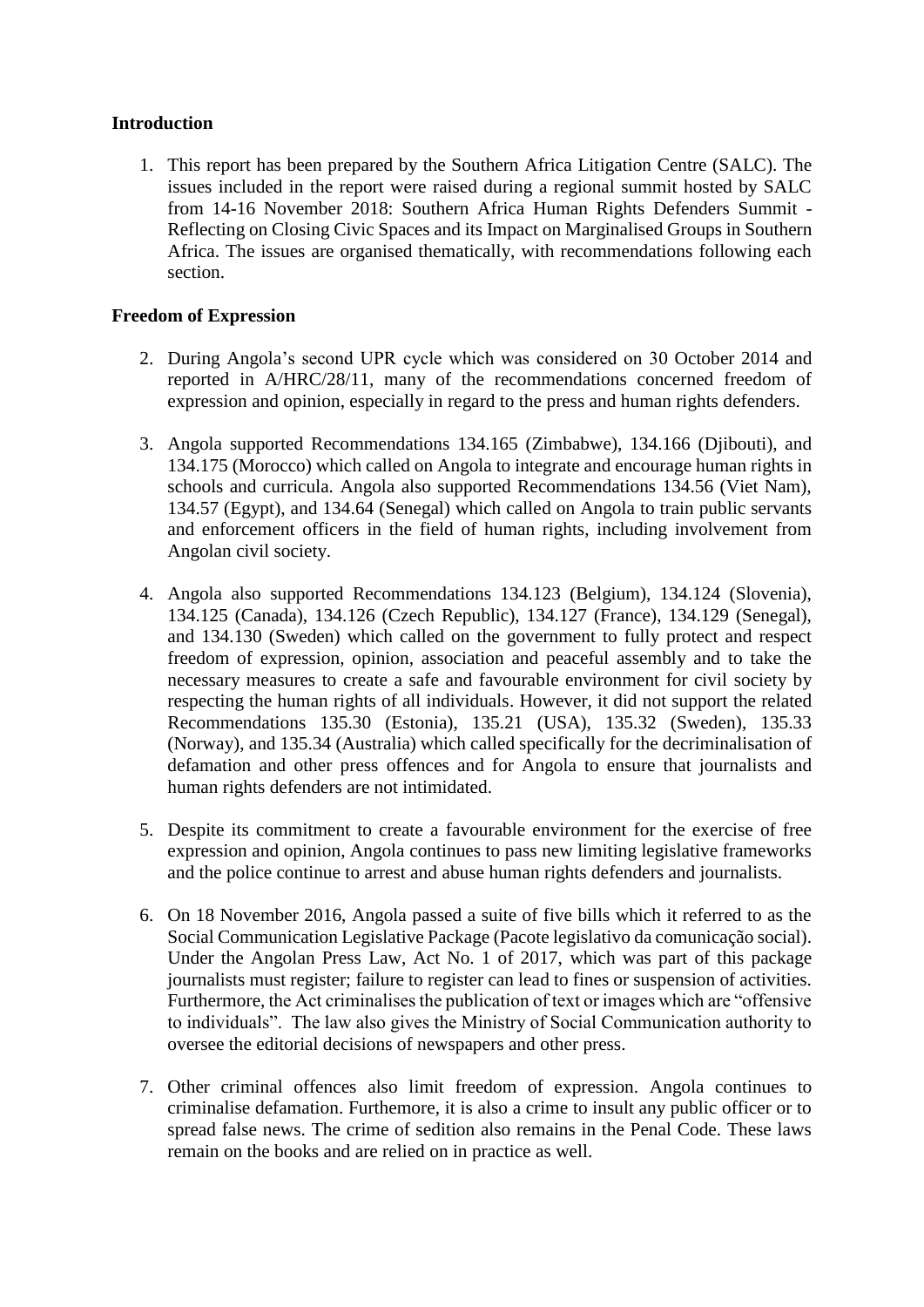- 8. In June 2017, Rafael Marques was arrested for criminal defamation of the President. He was eventually acquitted in July 2018. Again, in April 2018, three Angolan students were charged with criminal defamation of the president. Criminal defamation impermissibly curtails the right to freedom of expression. This is especially true when it is enforced for defaming the president or other public officials. It is essential in a democratic society that citizens be able to openly express their opinions and ideas about the government. Ample civil discourse increases public participation in government and should be encouraged.
- 9. There have also been reports of police abuse and harassment of journalists and human rights defenders. In May 2016, journalist Coque Makuta was arrested and beaten by police in Luanda for reporting a story on police corruption. In April 2017, a man who was participating in a protest advocating for people with disabilities was dragged out of his wheel chair and beaten by police.
- 10. Angola has made commitments to support the training of police and other public officials on human rights. This included a desire to work cooperatively with civil society. The attacks on human rights defenders and journalists prevent effective collaboration between civil society and government and are evidence that the government has not achieved its goals of a police force that is sufficiently versed and motivated to protect human rights.
- 11. Furthermore, Angola has no independent complaint mechanism to review allegations of police abuse. This limits the abilities of victims to access an effective remedy.
- 12. In April 2017, a teacher in Angola was dismissed from work after writing an article critical of the government. This reprisal violated the teacher's freedom of expression. This is especially concerning because of Angola's support for recommendations to increase human rights educations in schools and curriculum. By taking steps to punish teachers who exercise their right to free expression, the government of Angola is backsliding on its commitment to increase human rights awareness in schools.
- 13. These laws and actions have a chilling effect on journalists', human rights defenders' and every citizens' freedom of expression. They pose a great risk to freedom of expression which is protected by Article 40 of the Constitution of Angola and Article 19 of the ICCPR. They also dilute freedom of the press as protected in Article 44 of the Constitution of Angola. The absence of an independent complaint mechanism for police abuse infringes on Article 2(3) of the ICCPR which guarantees an effective remedy for violations of human rights.

#### 14. **Recommendations**

- a. Repeal criminal defamation laws.
- b. Amend Act No. 1 of 2017 to remove mandatory registration of journalists.
- c. Repeal the offence of sedition.
- d. Remove criminal liability for the spread of false news.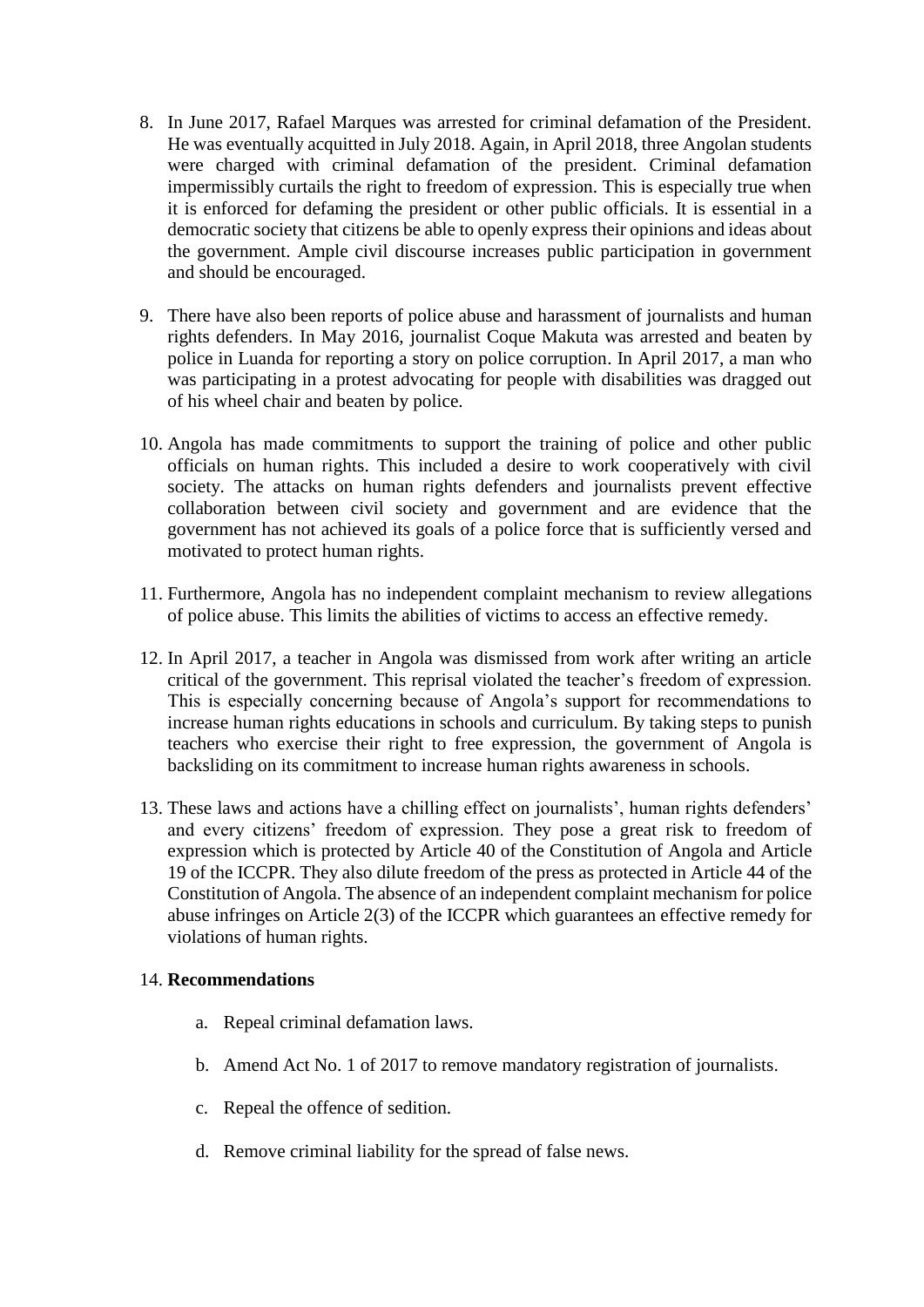- e. Repeal the offence of insulting a public official.
- f. Investigate allegations of police abuse. Initiate disciplinary hearings or criminal proceedings when police are involved in arbitrary arrests or excessive use of force and, if found guilty, sentence them appropriately.
- g. Consider establishing an independent complaint mechanism to review allegations of police abuse.
- h. Integrate human rights into the school curricula, and protect the exercise of these rights by students, teachers and administrators.
- i. Create a safe environment which protects journalists, human rights defenders and other civil society actors and their right to exercise their freedom of expression.

## **Freedom of Association**

- 15. During its 2014 UPR, Angola supported Recommendation 134.132 (Norway) which called for transparent, non-discriminatory and expeditious procedures for registration of civil society organizations.
- 16. Angola's Associations Law, Act No. 14 of 1991, requires mandatory registration of all NGOs. Failure to register with the State can lead to heavy fines and a one-year prison sentence. Furthermore, the process to register is difficult and can only be done in Luanda. This prevents many rural and provincial civil society organisations from registering.
- 17. While registration of NGOs should not be mandatory, having the ability to register in an efficient manner from anywhere in the country would allow civil society to better organise and exercise their right to associate freely.
- 18. The executive attempted to require further NGO registration requirements in a July 2017 Presidential Decree. The Constitutional Court, however, struck down the Presidential Decree as unconstitutional. The Decree attempted to further monitor NGO registration and their financial support. The Courts ruling is a positive step for freedom of association in Angola,
- 19. Freedom of Association is protected by Article 48 of the Constitution of Angola and Article 22 of the ICCPR.

#### 20. **Recommendations**

- a. Amend Act No. 14 of 1991 to remove mandatory registration of NGOs.
- b. Review legislation and procedures for registering NGOs and revise them to create a streamlined process that is accessible in both urban and rural areas.

#### **Right to Peaceful Assembly**